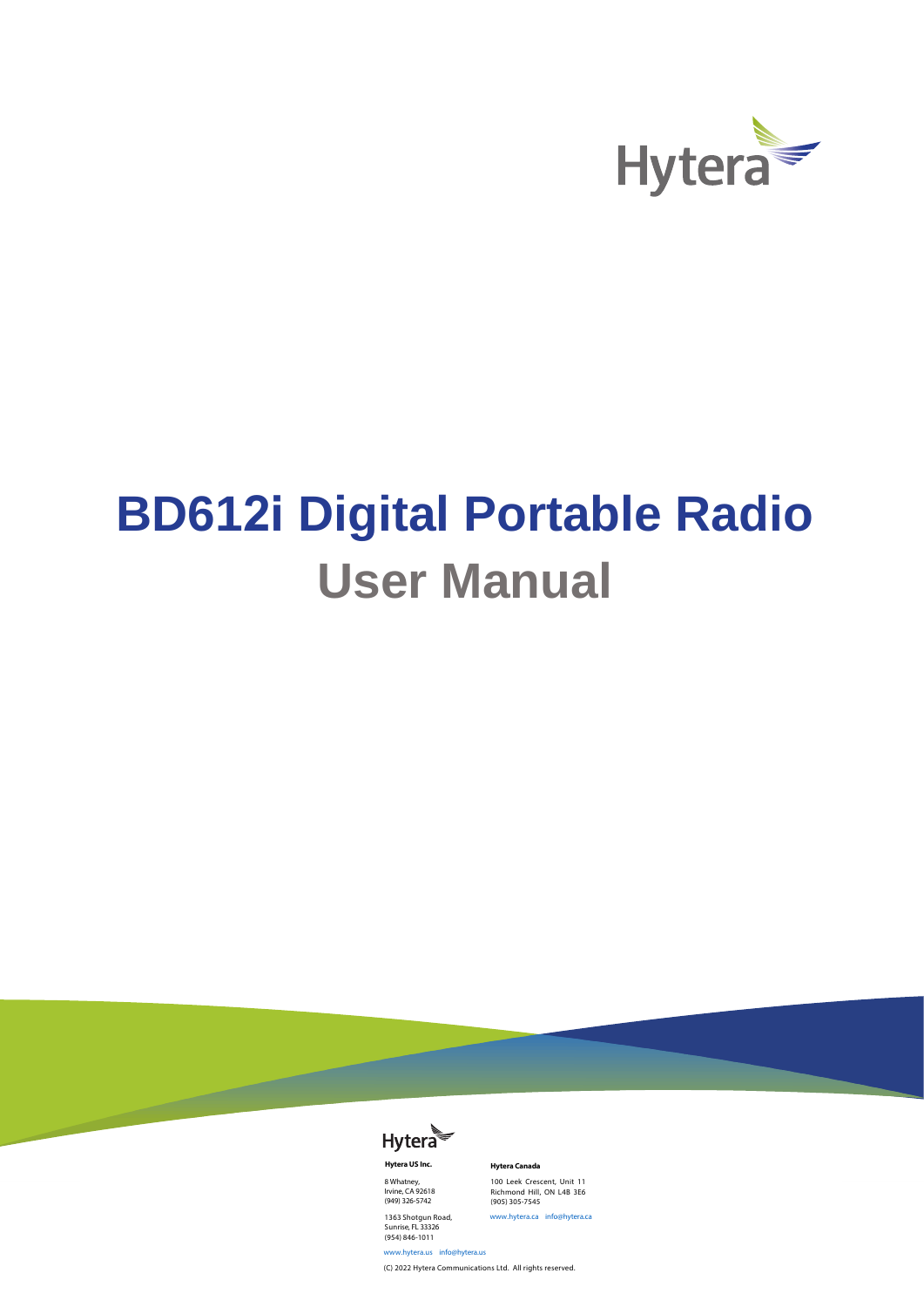### **Preface**

Welcome to the world of Hytera and thank you for purchasing this product. This manual includes a description of the functions and step-by-step procedures for use. To avoid bodily injury or property loss caused by incorrect operation, please carefully read the *Safety Information Booklet* before use.

This manual is applicable to the following product:

BD61X Digital Portable Radio (X may represent 2, 5, 6, or 8)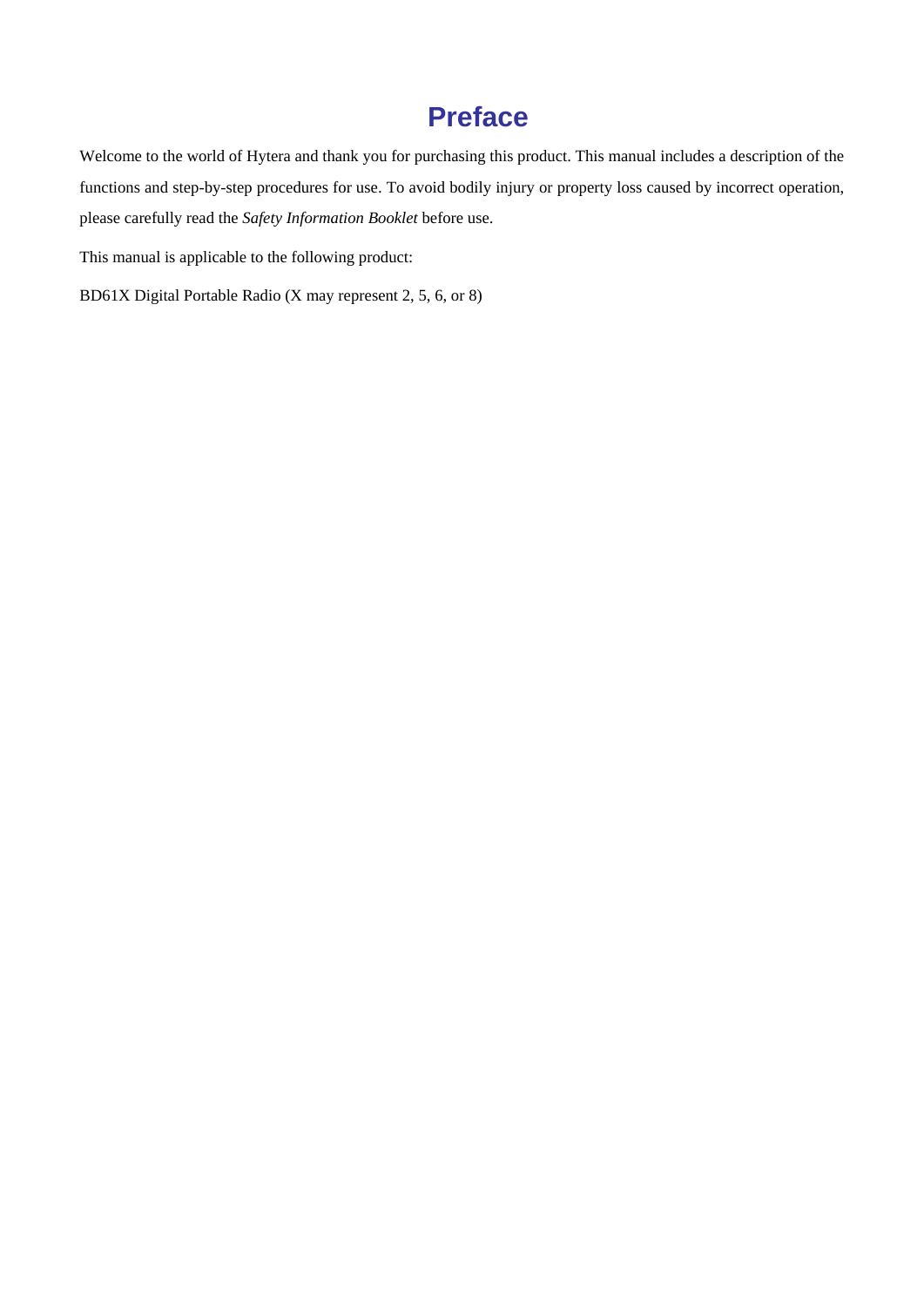#### **Copyright Information**

Hytera is the trademark or registered trademark of Hytera Communications Corporation Limited (the Company). The Company retains the ownership of its trademarks and product names. All other trademarks and/or product names that may be used in this manual are properties of their respective owners.

#### **Disclaimer**

The Company endeavors to achieve the accuracy and completeness of this manual, but no warranty of accuracy or reliability is given. All the specifications and designs are subject to change without notice due to continuous technological development. No part of this manual may be copied, modified, translated, or distributed in any manner without the prior written consent of the Company.

We do not guarantee, for any particular purpose, the accuracy, validity, timeliness, legitimacy or completeness of the third-party products and contents involved in this manual.

If you have any suggestions or would like to receive more information, please visit our website at: http://www.hytera.us.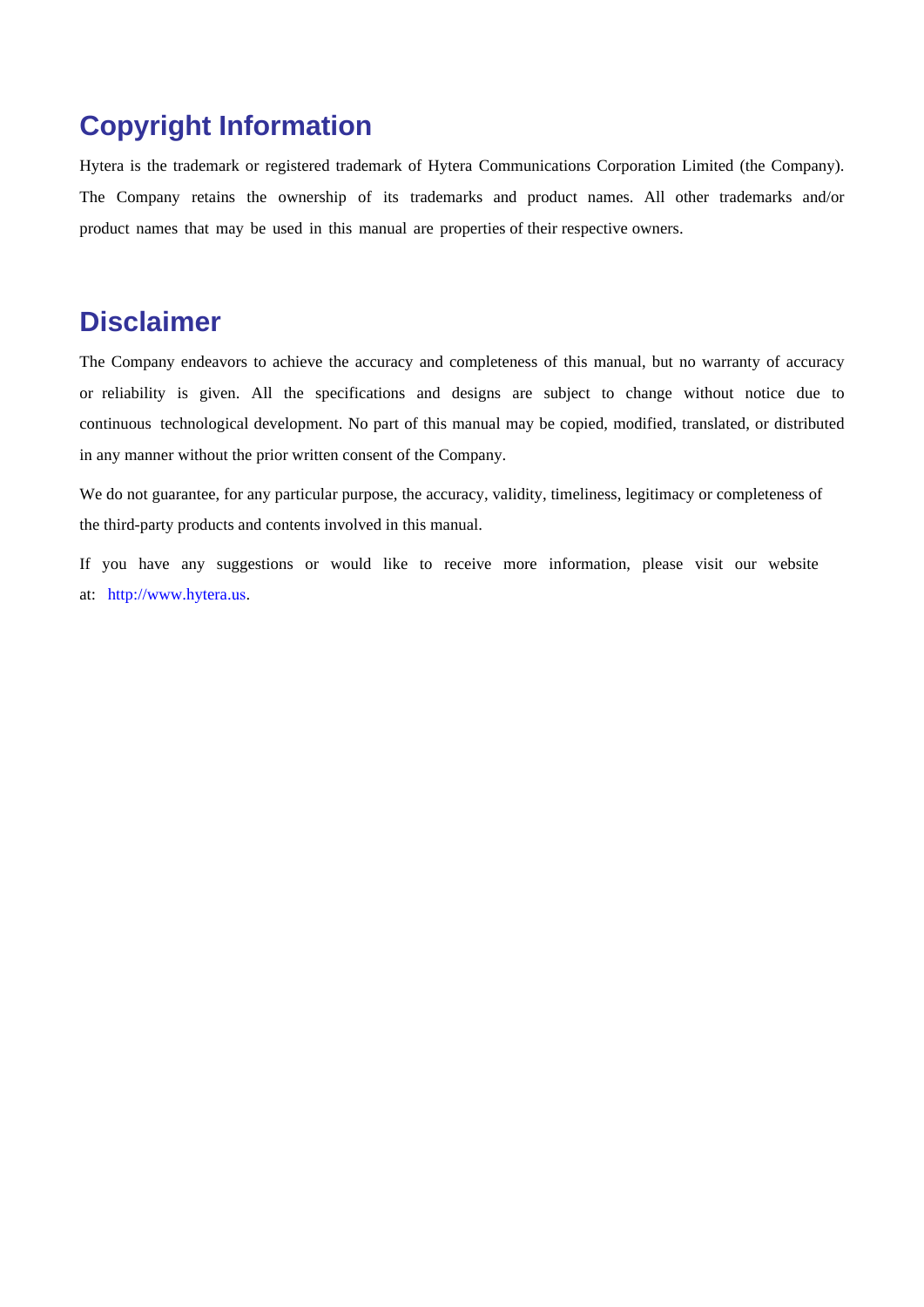### **Contents**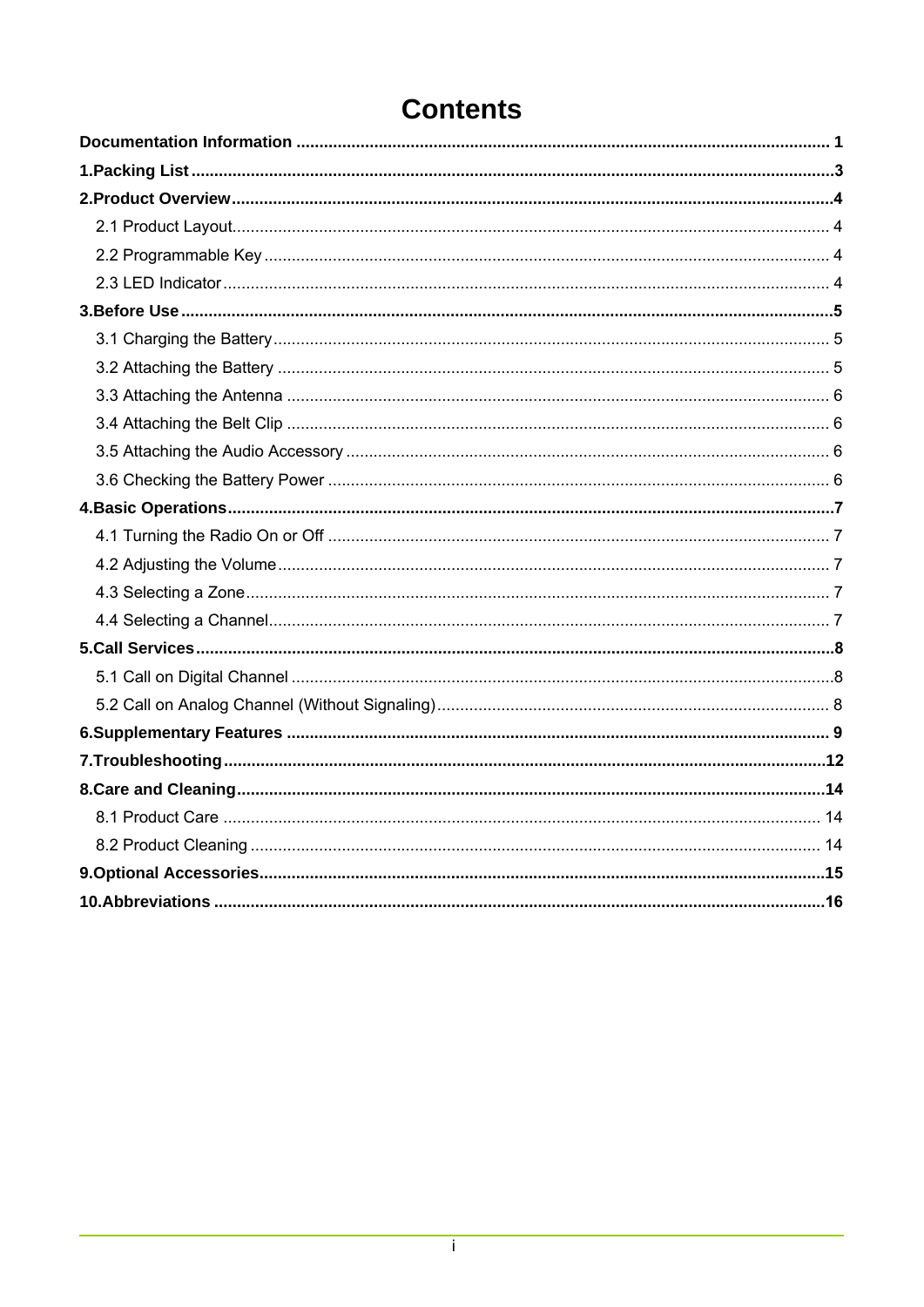### <span id="page-4-0"></span>**Documentation Information**

This section describes the conventions and revision history of this document.

#### **Documentation Conventions**

#### **Instruction Conventions**

| <b>Icon</b>       | <b>Description</b>                                                         |  |
|-------------------|----------------------------------------------------------------------------|--|
| <b>LE TIP</b>     | Indicates information that can help you make better use of your product.   |  |
| <b>L</b> NOTE     | Indicates references that can further describe the related topics.         |  |
| $\Lambda$ CAUTION | Indicates situations that could cause data loss or equipment damage.       |  |
| <b>WARNING</b>    | Indicates situations that could cause minor personal injury.               |  |
| <b>DANGER</b>     | Indicates situations that could cause major personal injury or even death. |  |

#### **Notation Conventions**

| <b>Item</b>     | <b>Description</b>                         | <b>Example</b>                                                                |
|-----------------|--------------------------------------------|-------------------------------------------------------------------------------|
|                 | Denotes menus, tabs, parameter names,      | To save the configuration, click Apply.                                       |
| <b>Boldface</b> | window names, dialogue names,<br>and       | The Log Level Settings dialogue box appears.                                  |
|                 | hardware buttons.                          | Press the PTT key.                                                            |
|                 |                                            | The screen displays "Invalid Battery!".                                       |
| $11 - 11$       | Denotes messages, directories, file names, | Open "PDT_PSS.exe".                                                           |
|                 | folder names, and parameter values.        | Go to "D:/opt/local".                                                         |
|                 |                                            | In the <b>Port</b> text box, enter "22".                                      |
| >               | Directs you to access a multi-level menu.  | Go to $\text{File} > \text{New}$ .                                            |
| <i>Italic</i>   | Denotes document titles.                   | For details about using the DWS, refer to<br>Dispatch Workstation User Guide. |
|                 |                                            |                                                                               |
| Courier New     | Denotes commands and their execution       | To set the IP address, run the following<br>command:                          |
|                 | results.                                   | vos-cmd - m name IP                                                           |
|                 |                                            |                                                                               |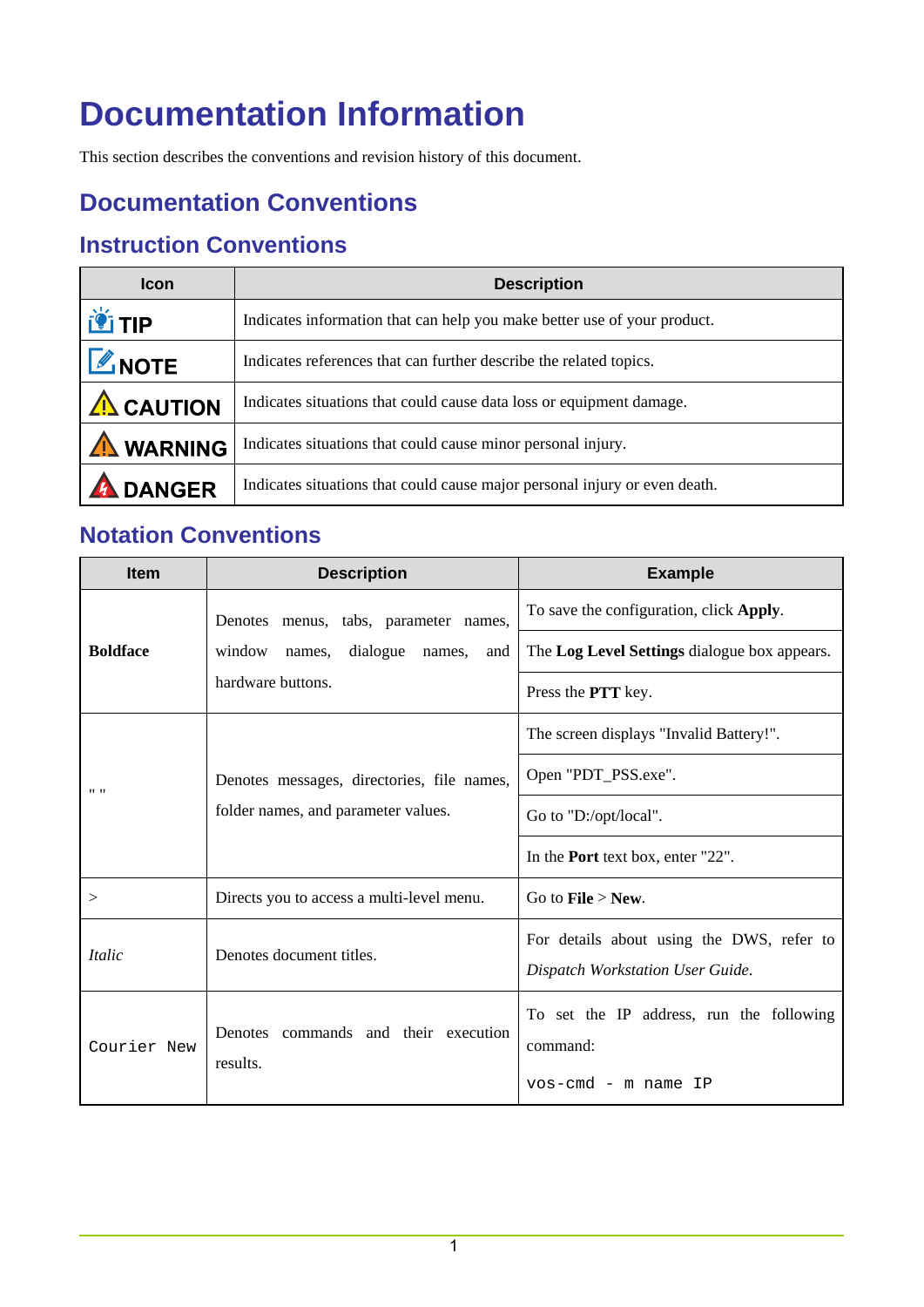### **Revision History**

| <b>Version</b>   | <b>Release Date</b> | <b>Description</b>   |
|------------------|---------------------|----------------------|
| R <sub>2.0</sub> | November 2018       | Updated the version. |
| R <sub>1.0</sub> | September 2016      | Initial release.     |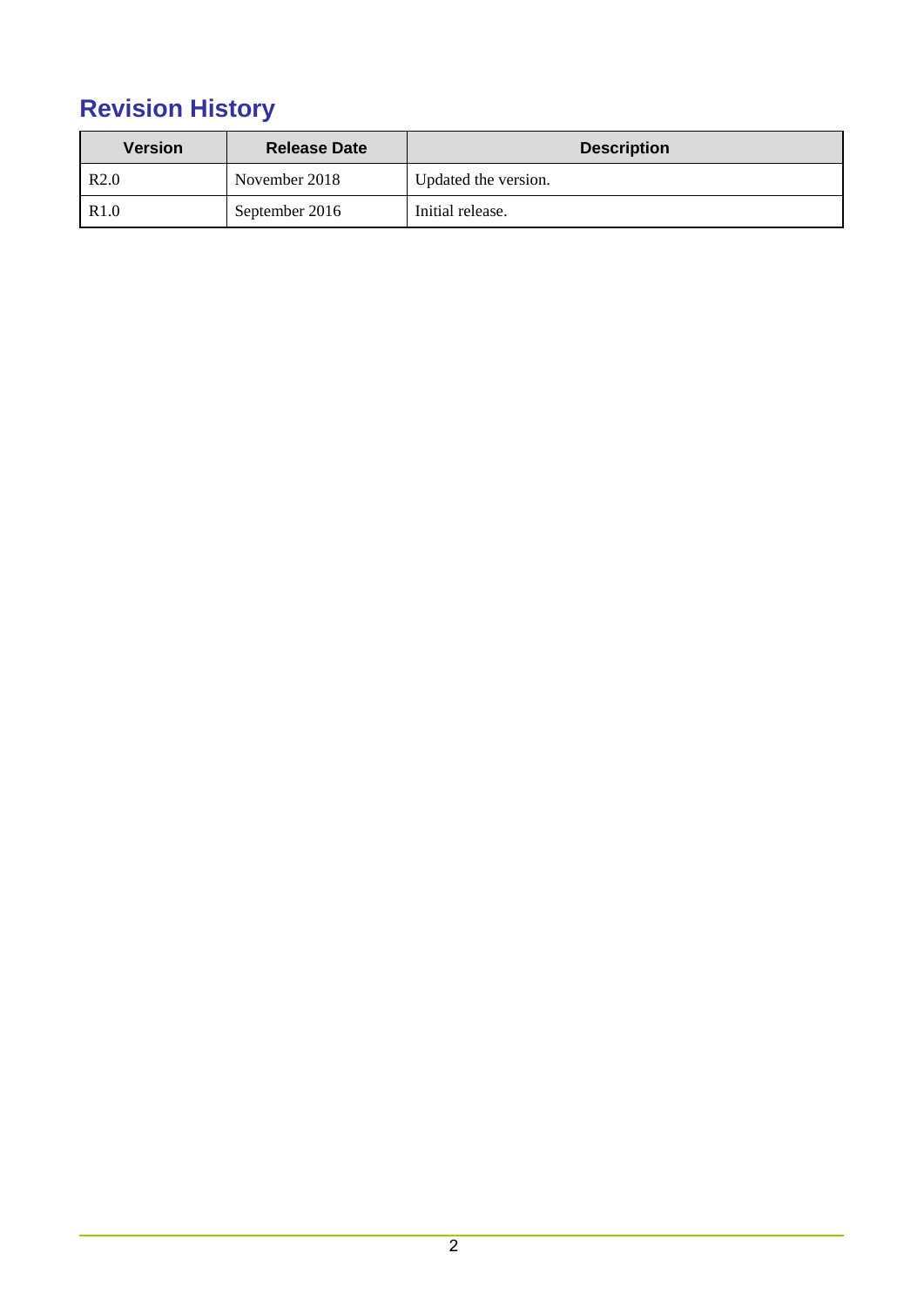## <span id="page-6-0"></span>**1. Packing List**

Please unpack carefully and check that you have received the following items. If any item is missing or damaged, contact your dealer.

| Item           | <b>Quantity (PCS)</b> | <b>Item</b>       | <b>Quantity (PCS)</b> |
|----------------|-----------------------|-------------------|-----------------------|
| Radio          |                       | Antenna           |                       |
| <b>Battery</b> | ı                     | Belt Clip         |                       |
| Charger        | л                     | Strap             | л                     |
| Power Adapter  |                       | Documentation Kit | л                     |

### **ZNOTE**

- Figures in this manual are only for reference.
- Check whether the frequency band marked on the antenna label matches that on the radio label. If not, contact your dealer.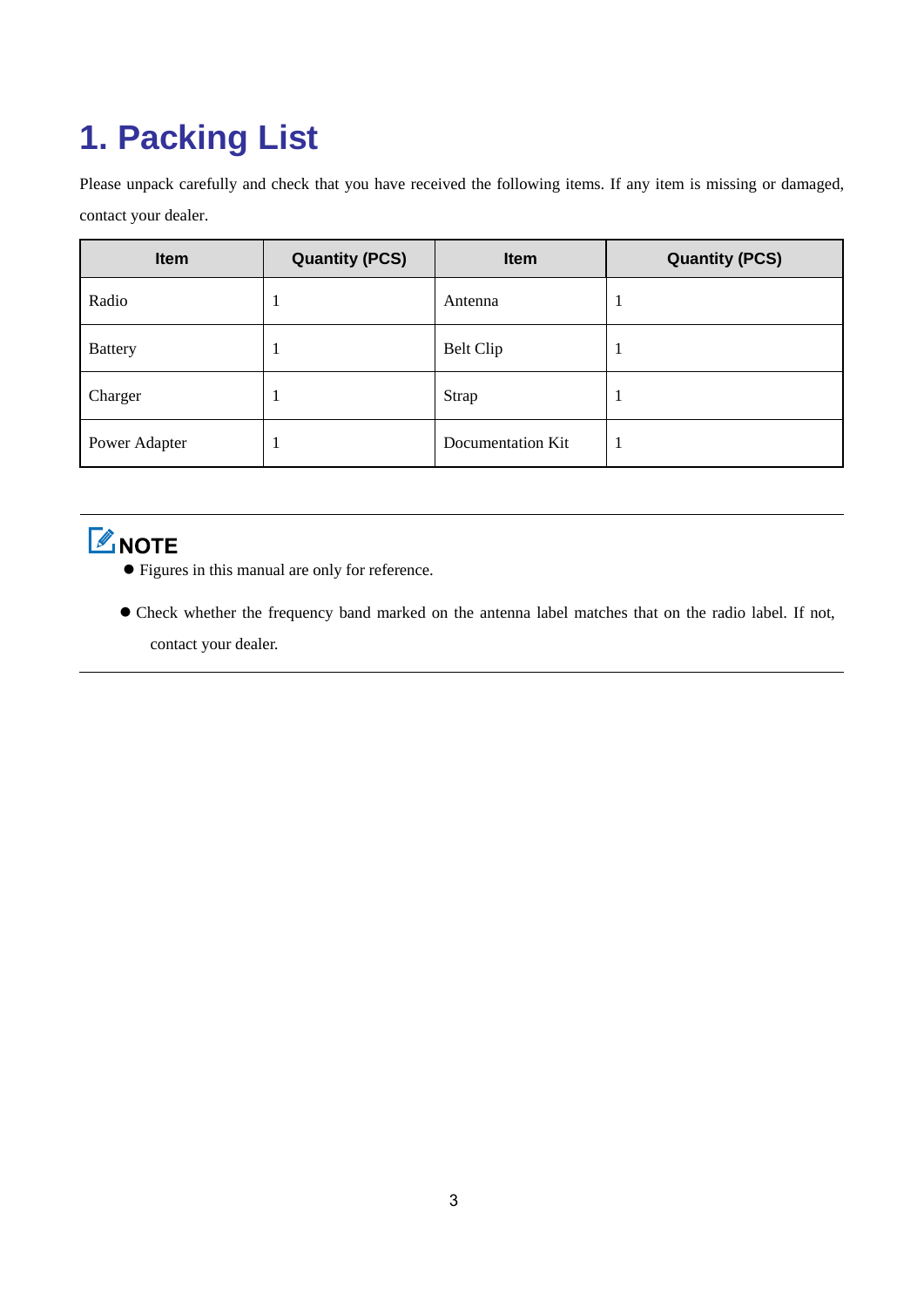### <span id="page-7-0"></span>**2. Product Overview**

### <span id="page-7-1"></span>**2.1 Product Layout**



### <span id="page-7-2"></span>**2.2 Programmable Key**

For enhanced convenience, you can request your dealer to program **SK** as a shortcut to a radio feature. Consult your dealer for assignable radio features.

### <span id="page-7-3"></span>**2.3 LED Indicator**

| <b>LED Indicator</b>  | <b>Radio Status</b>                                                                                                                                                   |
|-----------------------|-----------------------------------------------------------------------------------------------------------------------------------------------------------------------|
| Flashes green         | The radio is being turned on.                                                                                                                                         |
| Glows green           | The radio is receiving.                                                                                                                                               |
| Glows red             | The radio is transmitting.                                                                                                                                            |
| Flashes orange slowly | The radio is scanning.                                                                                                                                                |
| Glows orange          | Call hang time: No voice is being transmitted or received on the channel during a call.<br>Within such a period, you can press and hold the <b>PTT</b> key and speak. |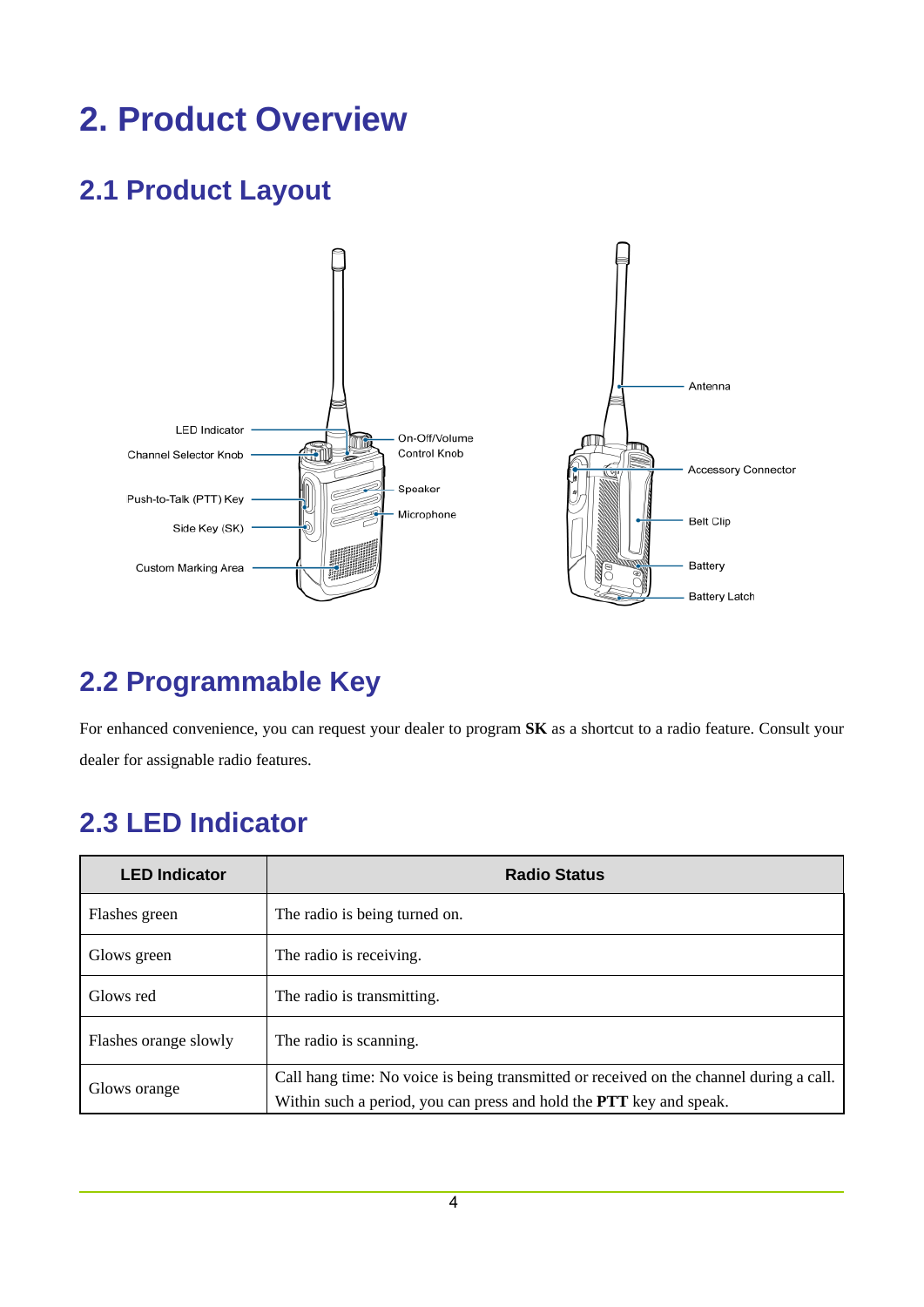### <span id="page-8-0"></span>**3. Before Use**

### <span id="page-8-1"></span>**3.1 Charging the Battery**

#### $\Lambda$  CAUTION

- Read the *Safety Information Booklet* before charging.
- Use the approved charger to charge the battery.
- The remaining lithium-ion battery power is limited to 30% pursuant to the new lithium battery shipment regulation approved by International Air Transport Association (IATA).

Before initial use, charge the battery. You can charge either the standalone battery or the radio with battery attached. It is recommended to power off the radio during charging.

The LED indicator on the charger indicates the charging status. For details, see the following table.

| <b>LED Indicator</b> | <b>Charging Status</b>                                                |
|----------------------|-----------------------------------------------------------------------|
| Glows red            | The battery is being charged.                                         |
| Glows orange         | The battery is charged to 85% or more.                                |
| Glows green          | No battery is placed on the charger, or the battery is fully charged. |

### <span id="page-8-2"></span>**3.2 Attaching the Battery**

- Push the battery latch to  $\blacksquare$ , and then remove the battery cover. 1.
- Inset the top of the battery into the slot, and then press the bottom of the battery toward the radio until the battery 2. is securely inserted.
- $3<sub>1</sub>$ Put the battery cover back in place, and then push the battery latch to  $\blacksquare$ .

### **ZNOTE**

To remove the battery, make sure that the radio is turned off, and then lift the battery latch.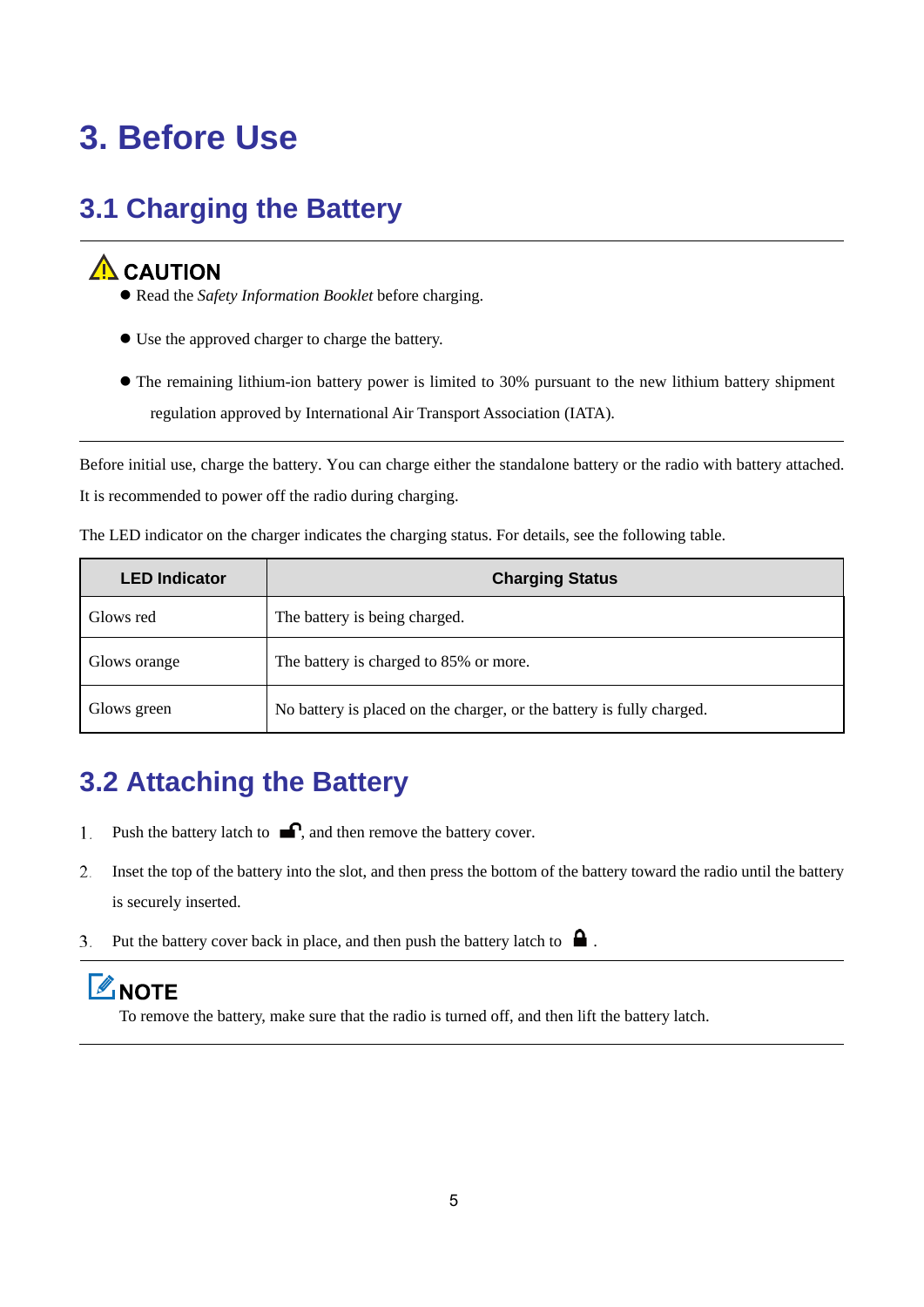### <span id="page-9-0"></span>**3.3 Attaching the Antenna**

#### A CAUTION

Do not hold the radio by the antenna and swing it. This may affect the antenna performance and shorten the life span of the antenna.

- 1. Align the threaded end of the antenna with antenna connector.
- Tighten the antenna clockwise. 2.

### <span id="page-9-1"></span>**3.4 Attaching the Belt Clip**

- Use a screwdriver to remove the screws on the back of the radio. 1.
- Align the screw holes on the belt clip with those on the back of the radio. 2.
- 3. Put the screws back in place, and then use the screwdriver to tighten them.

### <span id="page-9-2"></span>**3.5 Attaching the Audio Accessory**

- 1. Rotate the screws on the accessory connector cover counterclockwise to open it.
- 2. Plug the accessory into the accessory connector.
- $\overline{3}$ . Tighten the screw on the accessory plug clockwise.

### <span id="page-9-3"></span>**3.6 Checking the Battery Power**

To check the battery power, press and hold the preprogrammed **Battery Power Indicator** key. The following table lists the battery power indications.

| <b>LED Indicator</b> | <b>Alert Tone</b> | <b>Battery Power</b>                                              |
|----------------------|-------------------|-------------------------------------------------------------------|
| Glows green          | Three beeps       | High                                                              |
| Glows orange         | Two beeps         | Medium                                                            |
| Glows red            | One beep          | Low                                                               |
| Glows red            | Low battery tone  | Under the low battery threshold. Recharge or replace the battery. |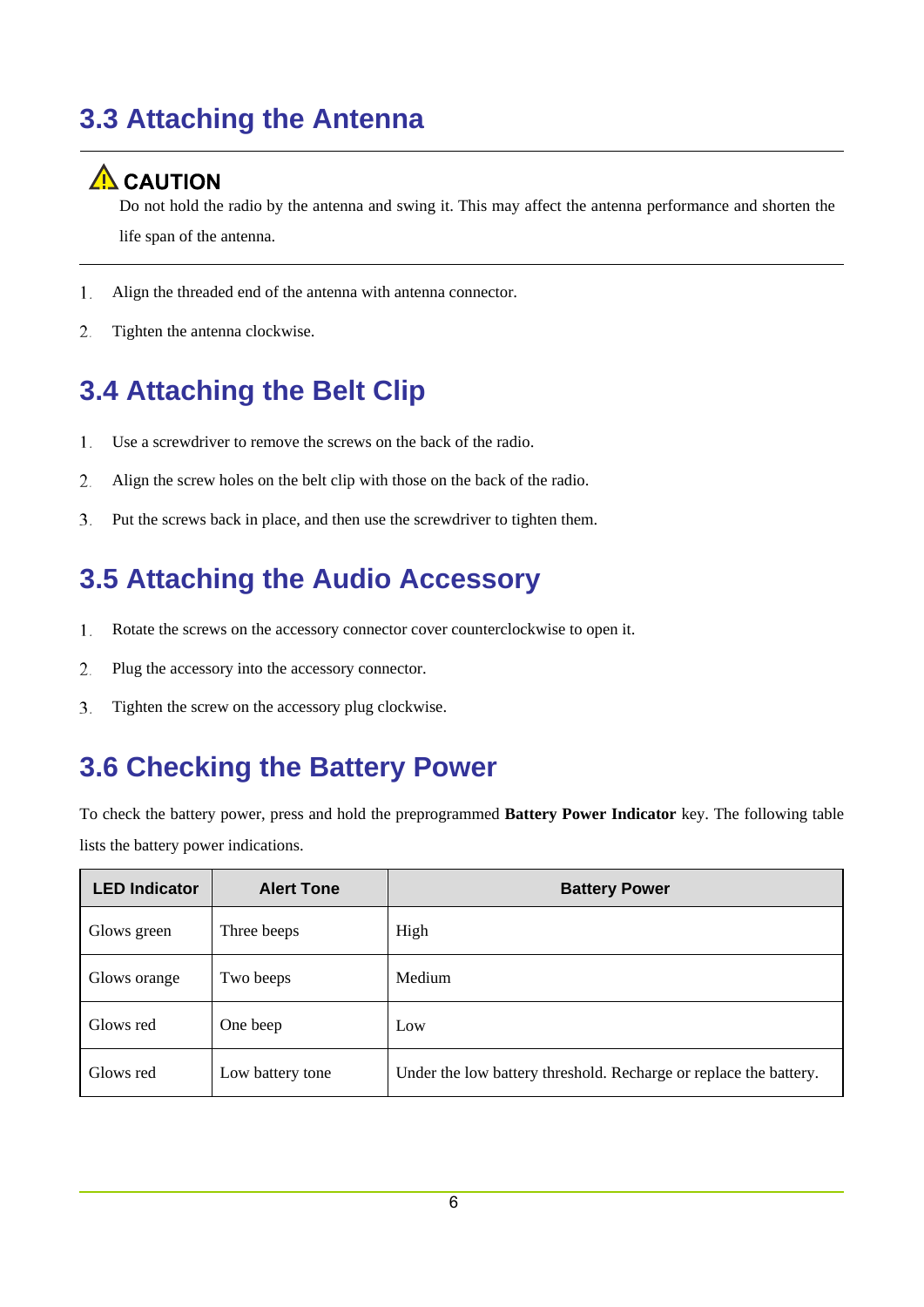### <span id="page-10-0"></span>**4. Basic Operations**

### <span id="page-10-1"></span>**4.1 Turning the Radio On or Off**

To turn the radio on or off, rotate the **On-Off/Volume Control** knob clockwise or counterclockwise until a click is heard.

### <span id="page-10-2"></span>**4.2 Adjusting the Volume**

To increase or decrease the volume, rotate the **On-Off/Volume Control** knob clockwise or counterclockwise.

### <span id="page-10-3"></span>**4.3 Selecting a Zone**

A zone is a group of channels within the same operational area. The radio supports up to three zones, each of which contains up to 16 channels.

To select a zone, press the preprogrammed **Zone Up** or **Zone Down** key.

### <span id="page-10-4"></span>**4.4 Selecting a Channel**

To select a channel, rotate the **Channel Selector** knob.

If the Channel Notify feature is enabled, the radio automatically announces the current channel upon power-on and channel change.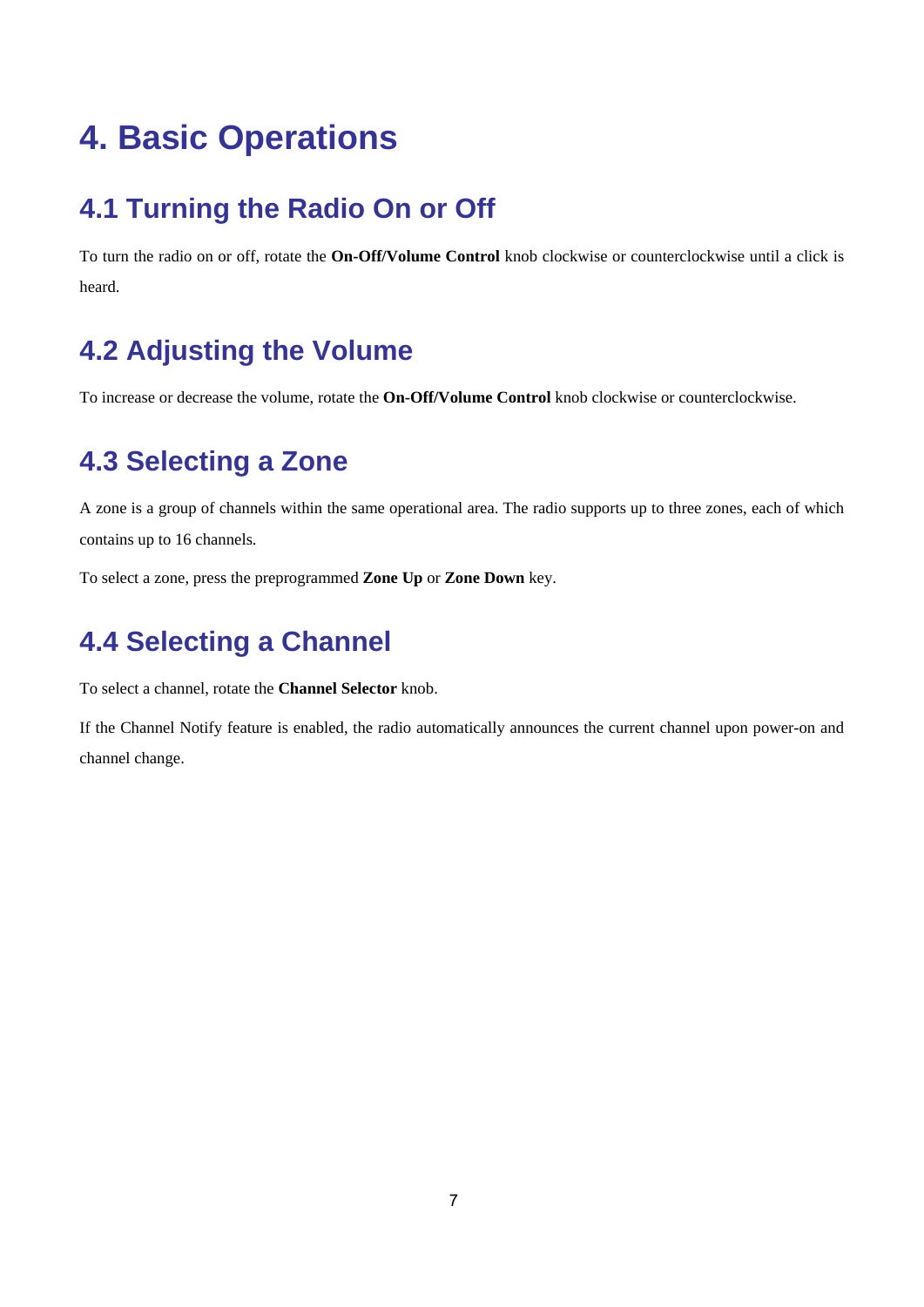### <span id="page-11-0"></span>**5. Call Services**

When you are speaking during a call, keep the microphone about 2.5 to 5 cm away from your mouth. This ensures optimal voice quality on the receiving radio.

### <span id="page-11-1"></span>**5.1 Call on Digital Channel**

You can initiate or receive the following types of calls on a digital channel:

- Private call: a call from an individual user to another individual user.
- Group call: a call from an individual user in a group to all the other members in the group.
- All call (enabled by your dealer): a call from an individual user to all other users on the current channel.

#### **Initiating a Call**

- On the home screen, rotate the **Channel Selector** knob to select the required channel, and then press and hold the **PTT** key to initiate a call to the private/group/all call contact preset on the channel.
- If the One Touch Call feature is configured by your dealer, press the preprogrammed **One Touch Call** key, and then press the **PTT** key to initiate a call to a private or group contact.

#### **Receiving and Responding to a Call**

You can listen to an incoming call without any operation.

To respond to a private or group call, press and hold the **PTT** key within the preset time.

#### **Ending a Call**

- A private/group call ends when the call hang time expires.
- <span id="page-11-2"></span>An all call ends when the calling party releases the **PTT** key.

### **5.2 Call on Analog Channel (Without Signaling)**

You can initiate a call to all other users on the current analog channel. The operations are the same as those on digital channel.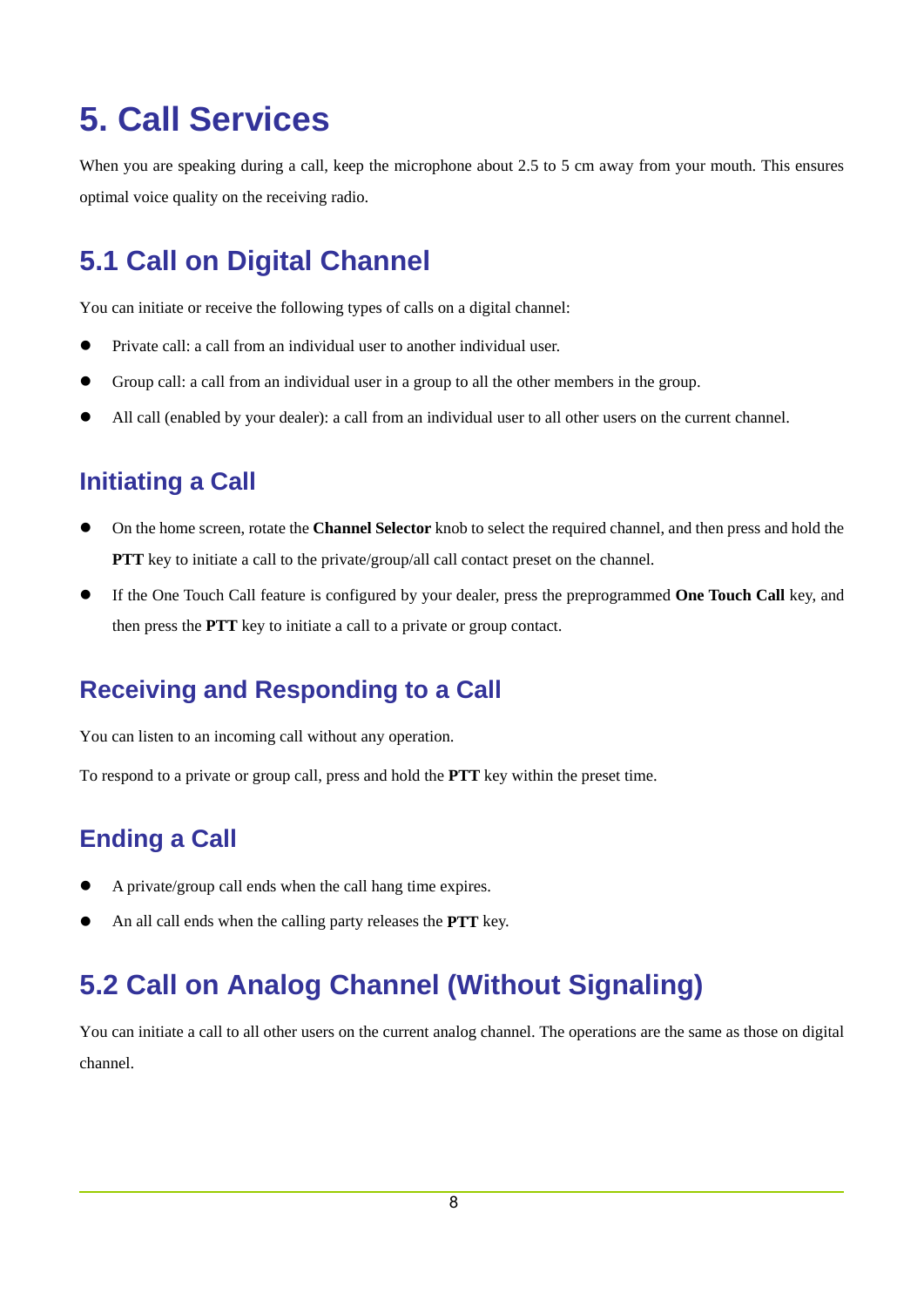### <span id="page-12-0"></span>**6. Supplementary Features**

| <b>Feature</b>     | <b>Description</b>                                                                                                                                                                                                                                                                                         | <b>Operation</b>                                                                                                                                                                                                                                                                                                                                                                                                                                              |
|--------------------|------------------------------------------------------------------------------------------------------------------------------------------------------------------------------------------------------------------------------------------------------------------------------------------------------------|---------------------------------------------------------------------------------------------------------------------------------------------------------------------------------------------------------------------------------------------------------------------------------------------------------------------------------------------------------------------------------------------------------------------------------------------------------------|
| Power Level        | The feature allows you to set the TX power<br>level of the radio to High or Low. High level<br>strengthens the TX signal. Low level saves<br>the battery power.                                                                                                                                            | Press the preprogrammed Power Level Adjust<br>key to adjust the power level.                                                                                                                                                                                                                                                                                                                                                                                  |
| Scan               | The feature allows you to listen to activities<br>on other channels, keeping track of your<br>group members. With the feature enabled,<br>the radio searches the scan list preset for the<br>current channel. After detecting activities<br>on a channel, the radio stays on it.                           | Press the preprogrammed Scan key to enable or<br>disable the feature. If a channel is configured with<br>Scan, the radio automatically scans<br>when<br>switching to the channel.                                                                                                                                                                                                                                                                             |
| Emergency          | The feature allows you to ask for help from<br>your companion or the control center in case<br>of emergency. With the highest priority, you<br>can initiate an emergency call whenever<br>your radio is transmitting or receiving.                                                                         | Press the preprogrammed Emergency On key to<br>initiate an emergency call to the preset contact.<br>With the Alarm w/Call to Follow feature enabled,<br>you can talk in an emergency call by speaking into<br>the microphone without pressing the PTT key.                                                                                                                                                                                                    |
| <b>VOX</b>         | The feature allows you to transmit voice<br>without pressing and holding the PTT key.<br>The radio automatically transmits voice<br>when the volume reaches the preset level.<br>To set the desired sensitivity of the<br>microphone transmission, consult your<br>dealer to configure the VOX Gain Level. | You can use the feature with the earpiece with<br>VOX. To enable the VOX feature, do as follows:<br>Toggle the <b>PTT/VOX</b> switch on the<br>1.<br>earpiece to VOX, and insert the earpiece into<br>radio.<br>Press the preprogrammed VOX key on<br>2.<br>radio.<br>If a channel is configured with VOX, the radio<br>automatically enables the feature when switching<br>to the channel.<br>To disable the VOX feature, toggle the<br>3.<br>switch to PTT. |
| <b>Talk Around</b> | feature<br>allows<br>to continue<br>The<br>you                                                                                                                                                                                                                                                             | Press the preprogrammed Talk Around key to                                                                                                                                                                                                                                                                                                                                                                                                                    |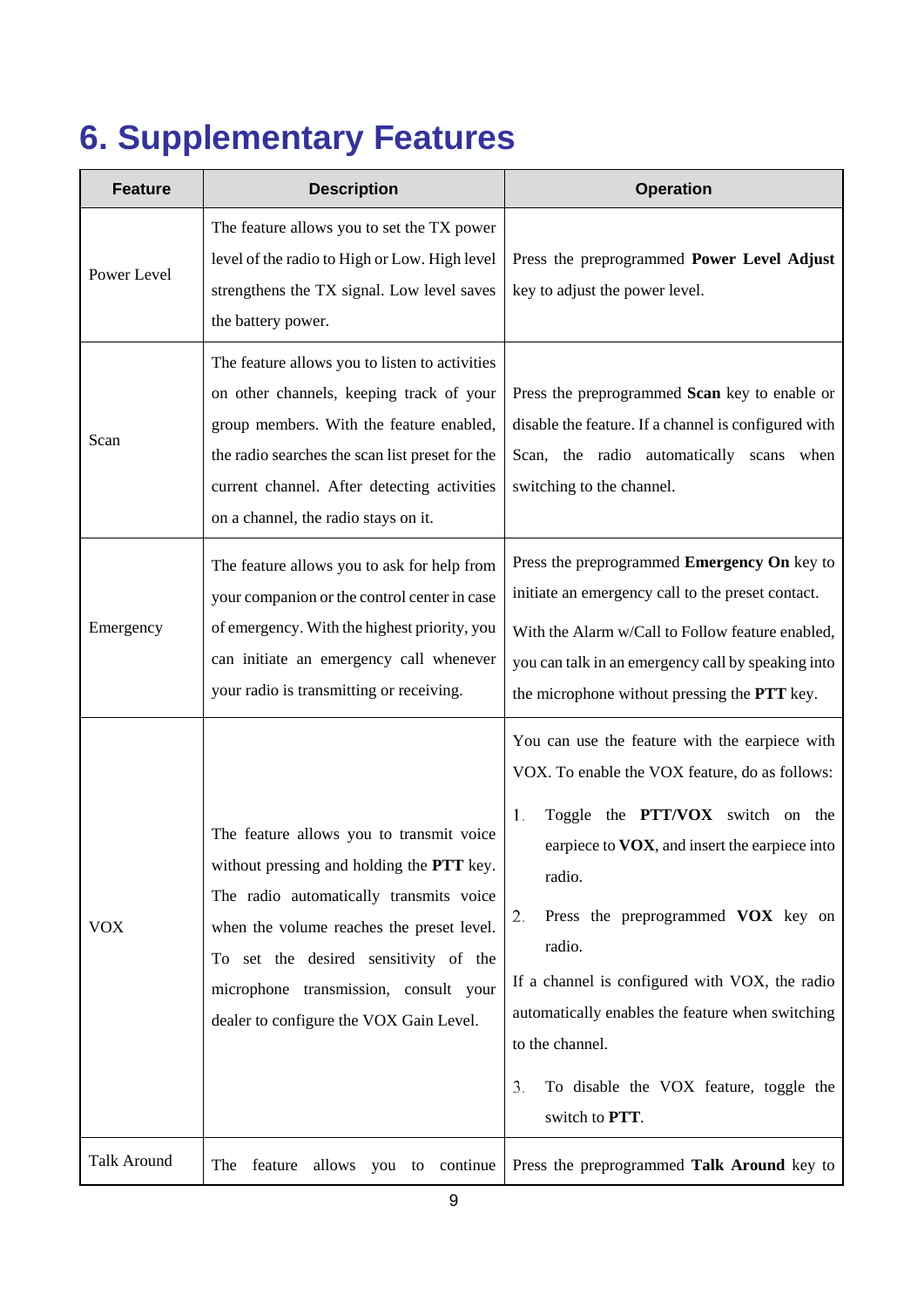| <b>Feature</b>                 | <b>Description</b>                                                                                                                                                                                                                                                                                                                                                                                                                             | <b>Operation</b>                                                                    |
|--------------------------------|------------------------------------------------------------------------------------------------------------------------------------------------------------------------------------------------------------------------------------------------------------------------------------------------------------------------------------------------------------------------------------------------------------------------------------------------|-------------------------------------------------------------------------------------|
|                                | communication in DMO mode, when the<br>repeater malfunctions or your radio is out of<br>the repeater's coverage.                                                                                                                                                                                                                                                                                                                               | change between DMO and repeater mode.                                               |
| <b>Busy Channel</b><br>Lockout | The feature prevents you from talking on a<br>channel that is already in use. The radio<br>keeps beeping if you press and hold the<br>PTT key when the current channel is<br>occupied by other radios.                                                                                                                                                                                                                                         | The feature is enabled by default.                                                  |
| <b>TOT</b>                     | allows<br>radio<br>feature<br>the<br>The<br>to<br>automatically stop voice transmission and<br>keep beeping when the preset period (60s by<br>default) expires. To stop beeping, release<br>the PTT key. You need to wait for a certain<br>preset period to initiate a call again.<br>In this way, the feature prevents a channel<br>from being occupied for an extended period<br>and avoids potential radio damage caused<br>by overheating. | The feature is enabled by default.                                                  |
| Keypad Lock                    | The feature allows you to lock the keypad<br>or knobs to avoid unintended operations,<br>when they are not in use.                                                                                                                                                                                                                                                                                                                             | Press the preprogrammed <b>Keypad Lock</b> key to<br>enable or disable the feature. |
| <b>Battery Save</b>            | feature<br>allows<br>radio<br>The<br>the<br>to<br>automatically enter Battery Save mode if no<br>carrier is detected or no transmission is<br>made within a certain period.                                                                                                                                                                                                                                                                    | The feature is enabled by default.                                                  |
| Adjust Squelch<br>Level        | The feature allows you to adjust the squelch<br>threshold required for the radio to be<br>unmuted. Generally, the higher squelch<br>level requires stronger signal for the radio to<br>be unmuted. The squelch level includes                                                                                                                                                                                                                  | Press the preprogrammed Adjust Squelch Level<br>key to adjust the level.            |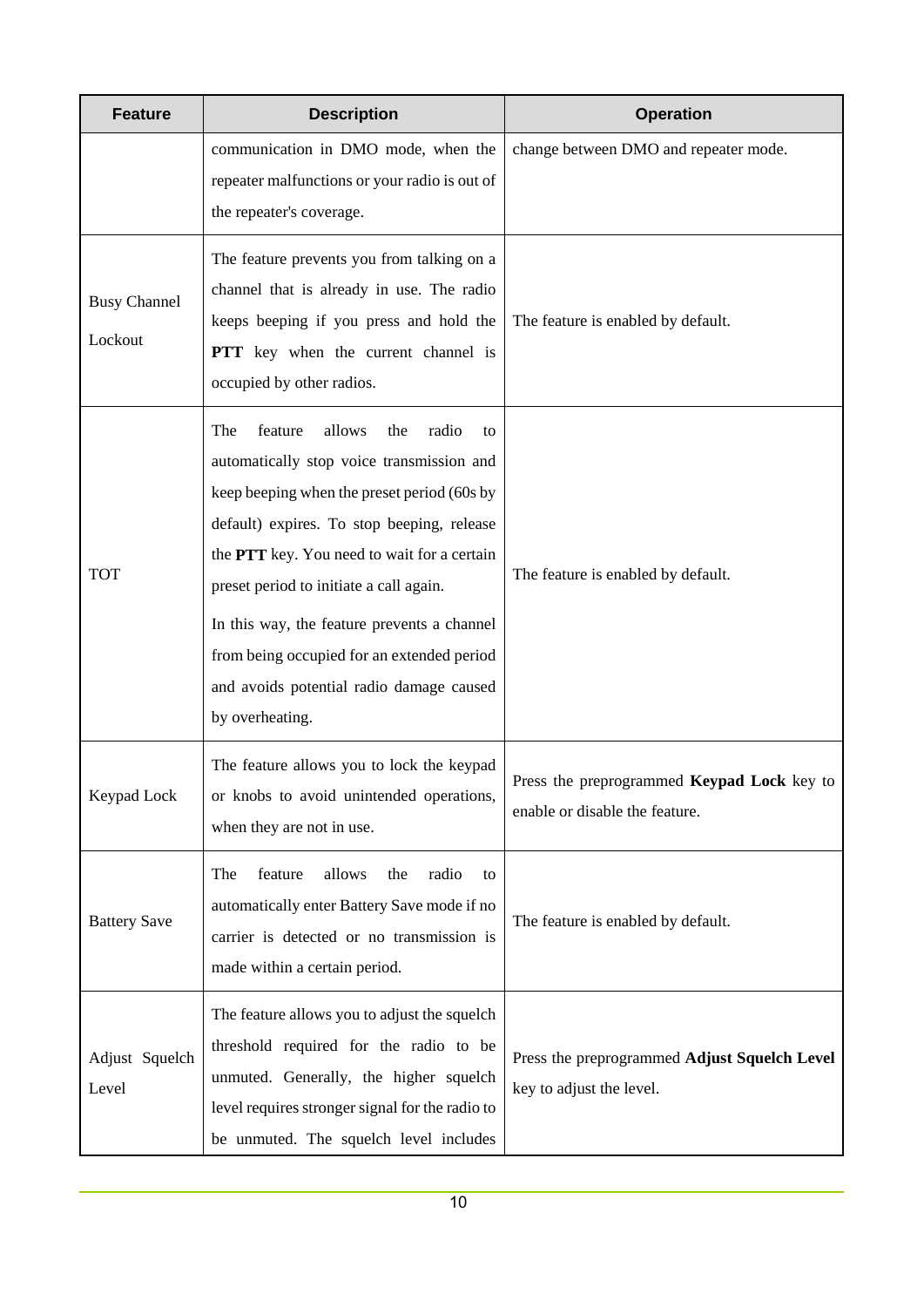| <b>Feature</b> | <b>Description</b>                                                                                                                                                                                                                                                | <b>Operation</b>                                                                                                                                                                                                   |
|----------------|-------------------------------------------------------------------------------------------------------------------------------------------------------------------------------------------------------------------------------------------------------------------|--------------------------------------------------------------------------------------------------------------------------------------------------------------------------------------------------------------------|
|                | Low, Normal, and Tight.                                                                                                                                                                                                                                           |                                                                                                                                                                                                                    |
| Monitor        | The feature allows the radio to receive more<br>signals or weak signals, which helps you to<br>recognize the weak voice in the speaker.                                                                                                                           | Press the preprogrammed <b>Monitor</b> key to enable<br>or disable the feature.                                                                                                                                    |
| Scrambler      | The feature allows the radio to invert the<br>frequency spectrum of transmitted audio<br>signals. Only the receiving radio with the<br>same scrambler setting can restore the audio<br>signals. This prevents eavesdropping and<br>ensures communication privacy. | Press the preprogrammed Scrambler key to<br>enable or disable the feature. If a channel is<br>Scrambler,<br>configured with<br>the<br>radio<br>automatically enables the feature when switching<br>to the channel. |
| CTCSS/CDCSS    | The feature allows the radio to play the<br>only<br>when<br>the<br>received<br>voice<br>CTCSS/CDCSS matches the transmitted<br>CTCSS/CDCSS.                                                                                                                       | Consult your dealer to enable this feature.                                                                                                                                                                        |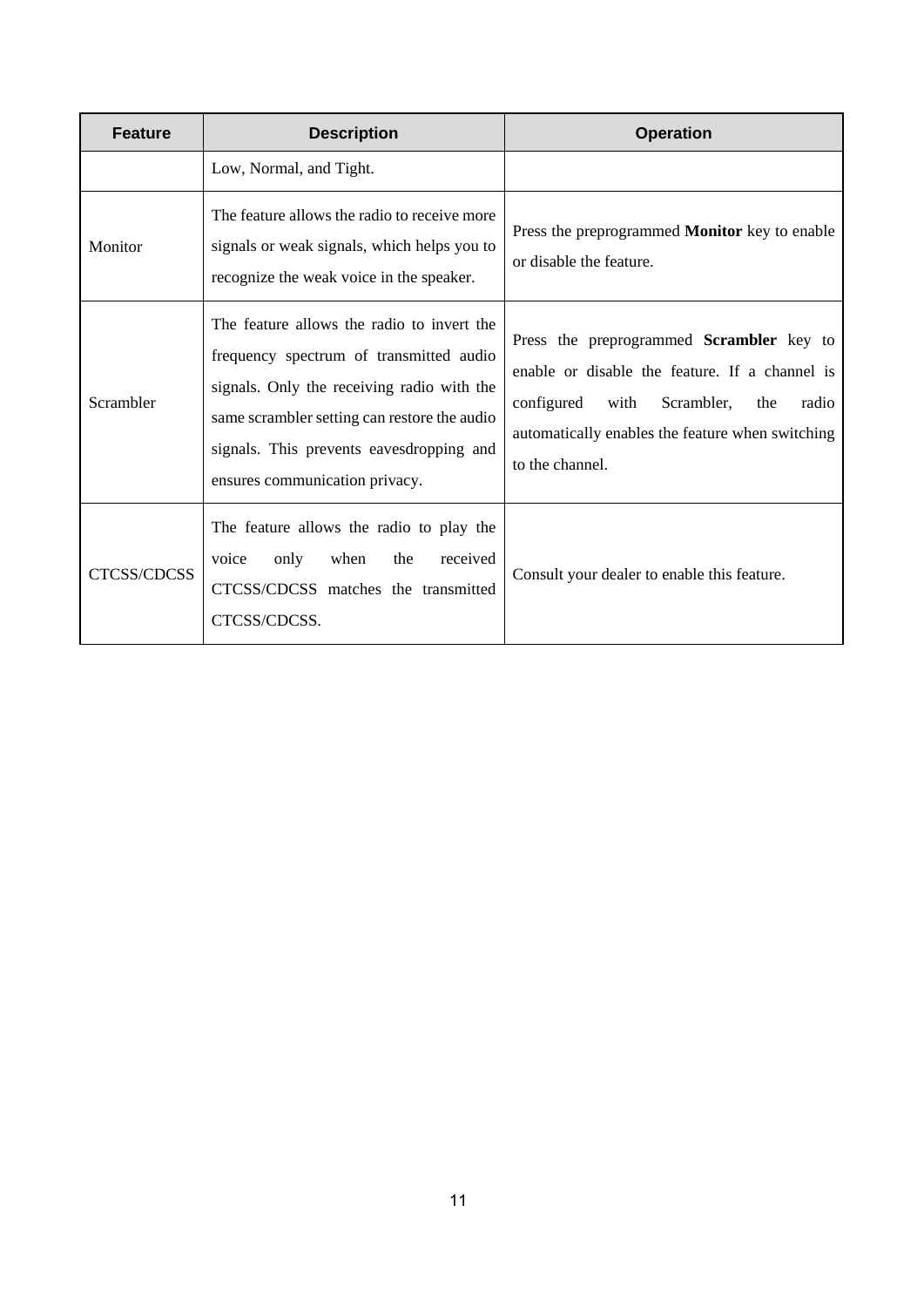## <span id="page-15-0"></span>**7. Troubleshooting**

| Phenomena                                                                 | <b>Analysis</b>                                                                             | <b>Solution</b>                                                      |
|---------------------------------------------------------------------------|---------------------------------------------------------------------------------------------|----------------------------------------------------------------------|
|                                                                           | installed<br>The<br>battery<br>may<br>be<br>incorrectly.                                    | Remove and reattach the battery.                                     |
| The radio cannot be                                                       | The battery power may run out.                                                              | Recharge or replace the battery.                                     |
| turned on.                                                                | The battery may suffer from poor<br>contact caused by dirty or damaged<br>battery contacts. | Clean the battery contacts or replace the battery.                   |
|                                                                           | The battery voltage may be low.                                                             | Recharge or replace the battery.                                     |
| During<br>reception,                                                      | The volume level may be low.                                                                | Increase the volume.                                                 |
| the voice is weak,<br>intermittent,<br><sub>or</sub><br>totally inactive. | The antenna may be loose or may be<br>installed incorrectly.                                | Turn off the radio, remove, and reattach the<br>antenna.             |
|                                                                           | The speaker may be blocked.                                                                 | Clean the surface of the speaker.                                    |
| You<br>cannot                                                             | The frequency or signal strength may<br>be low in comparison to other<br>members.           | Verify that your TX/RX frequency and signal<br>strength are correct. |
| communicate<br>with<br>other<br>group<br>members.                         | The channel type (digital or analog)<br>may be set incorrectly.                             | Verify that you are on the correct digital or analog<br>channel.     |
|                                                                           | You may be too far away from other<br>members.                                              | Stay close with other members.                                       |
| Unknown voices or<br>noise is heard on the<br>channel.                    | You may be interrupted by radios using<br>the same frequency.                               | Change the frequency, or adjust the squelch level.                   |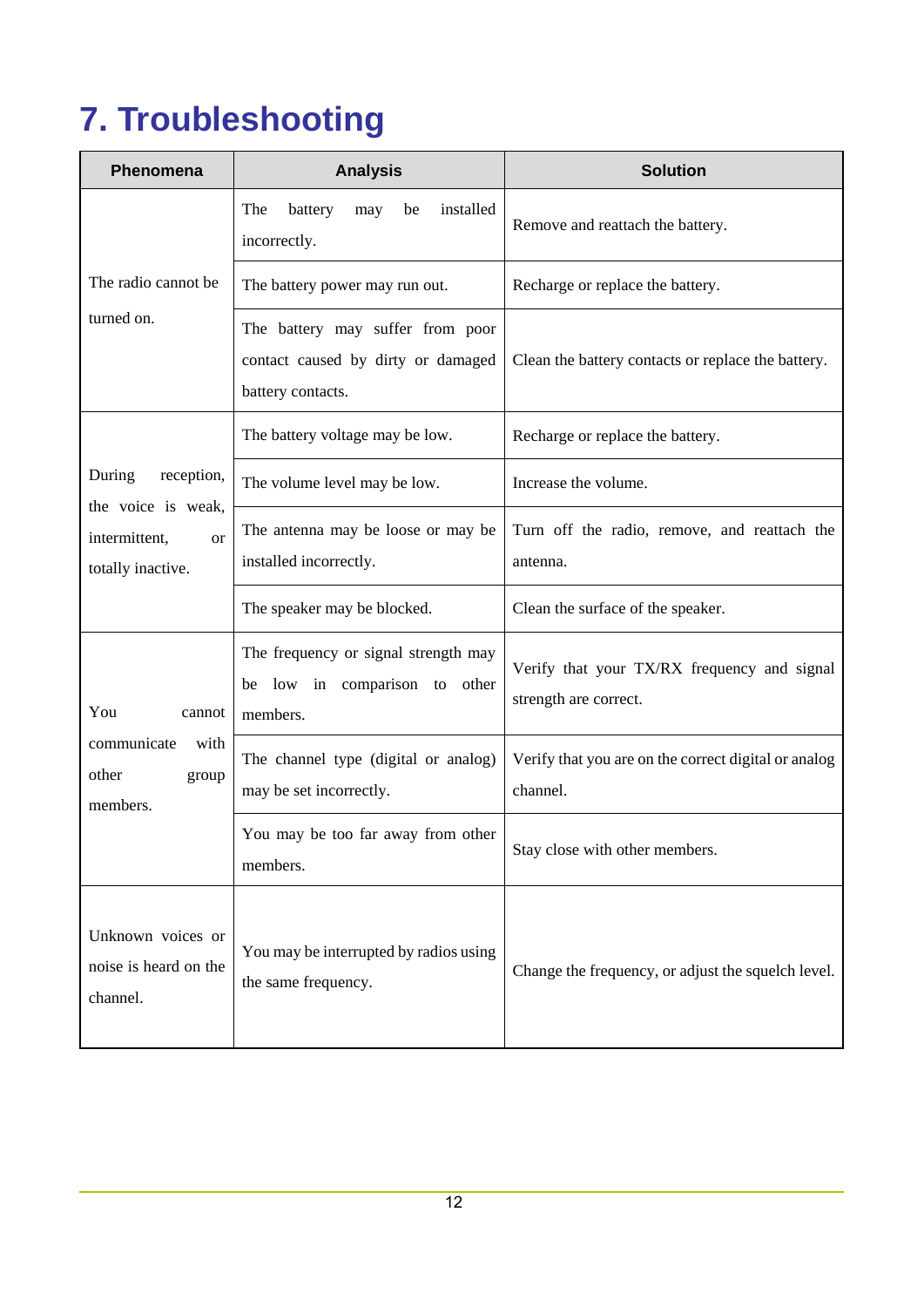| Phenomena                                                    | <b>Analysis</b>                                                                                                                                    | <b>Solution</b>                                                                                                                                     |
|--------------------------------------------------------------|----------------------------------------------------------------------------------------------------------------------------------------------------|-----------------------------------------------------------------------------------------------------------------------------------------------------|
|                                                              | The radio in analog mode may be set<br>with no signaling.                                                                                          | Request your dealer to set signaling for all radios<br>operating at the same frequency, and make sure<br>that all members share the same signaling. |
|                                                              | You may be too far away from other<br>members.                                                                                                     | Move towards other members.                                                                                                                         |
| During<br>reception,<br>you hear too much<br>noise and hiss. | You may be in an unfavorable position.<br>For example, your communication may<br>be blocked by high buildings or<br>blocked in an undergound area. | Move to an open and flat area, restart the radio,<br>and try again.                                                                                 |
|                                                              | It may be the result of external<br>disturbance (such as electromagnetic<br>interference).                                                         | Stay away from equipment that may cause<br>interference.                                                                                            |
| radio<br>The<br>keeps<br>transmitting.                       | You may toggle the PTT/VOX switch<br>on the earpiece with VOX feature to<br>VOX.                                                                   | Reinsert the earpiece or switch to another channel.                                                                                                 |
| You hear unclear<br>voice.                                   | The signal is poor.                                                                                                                                | Make sure that call participants are within the<br>communication range.                                                                             |

If the above solutions cannot fix your problems, or you may have some other queries, contact your dealer or the Company for more technical support.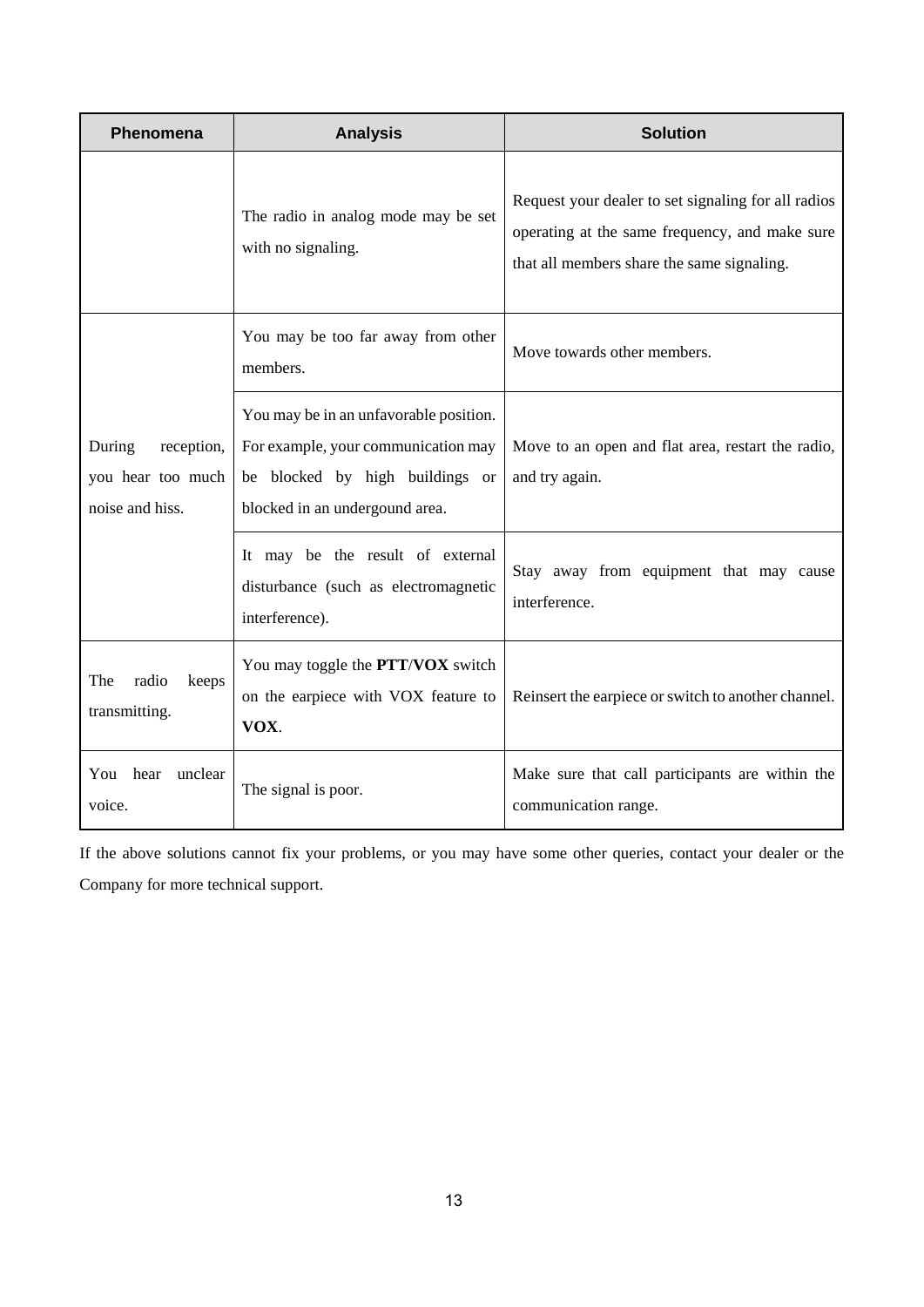### <span id="page-17-0"></span>**8. Care and Cleaning**

To guarantee optimal performance as well as a long service life of the product, please follow the tips below.

### <span id="page-17-1"></span>**8.1 Product Care**

- Do not pierce or scrape the product.
- Keep the product far away from substances that can corrode the circuitry.
- Do not hold the product by the antenna or earpiece cable.
- Close the accessory connector cover when no accessory is in use.

### <span id="page-17-2"></span>**8.2 Product Cleaning**

#### $\Lambda$  CAUTION

Turn the product off and remove the battery before cleaning.

- Clean up the dust and fine particles on the product surface and charging piece with a clean and dry lint-free cloth or a brush regularly.
- Use neutral cleanser and a non-woven fabric to clean the keys, knobs, and front case after long-time use. Do not use chemical preparations such as stain removers, alcohol, sprays, or oil preparations, so as to avoid surface case damage.
- Make sure that the product is completely dry before use.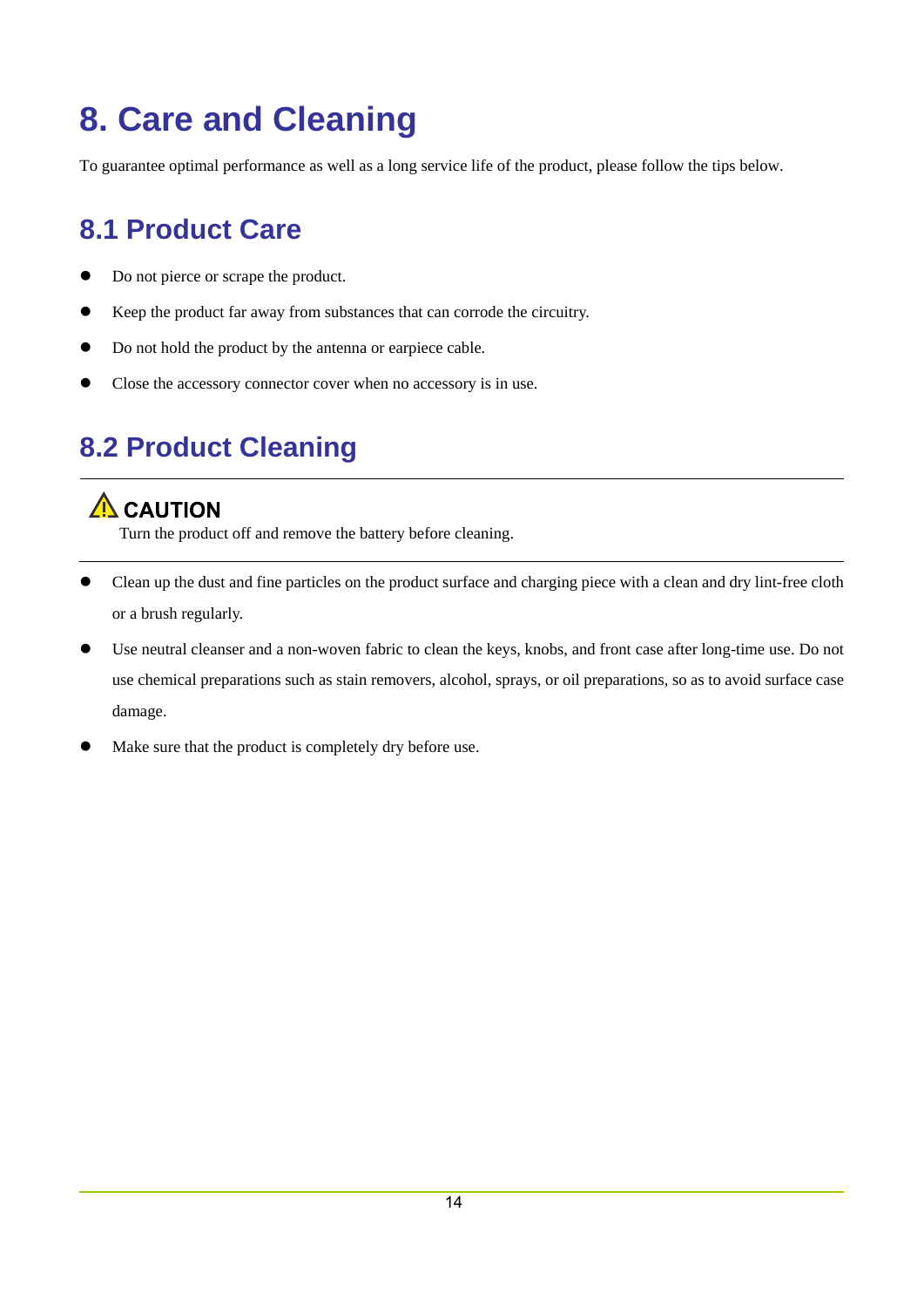### <span id="page-18-0"></span>**9. Optional Accessories**

Contact your dealer for the optional accessories of the product.

### $\Lambda$  CAUTION

Use the accessories specified by the Company only. Otherwise, the Company shall not be liable for any losses or damages arising out of use of unauthorized accessories.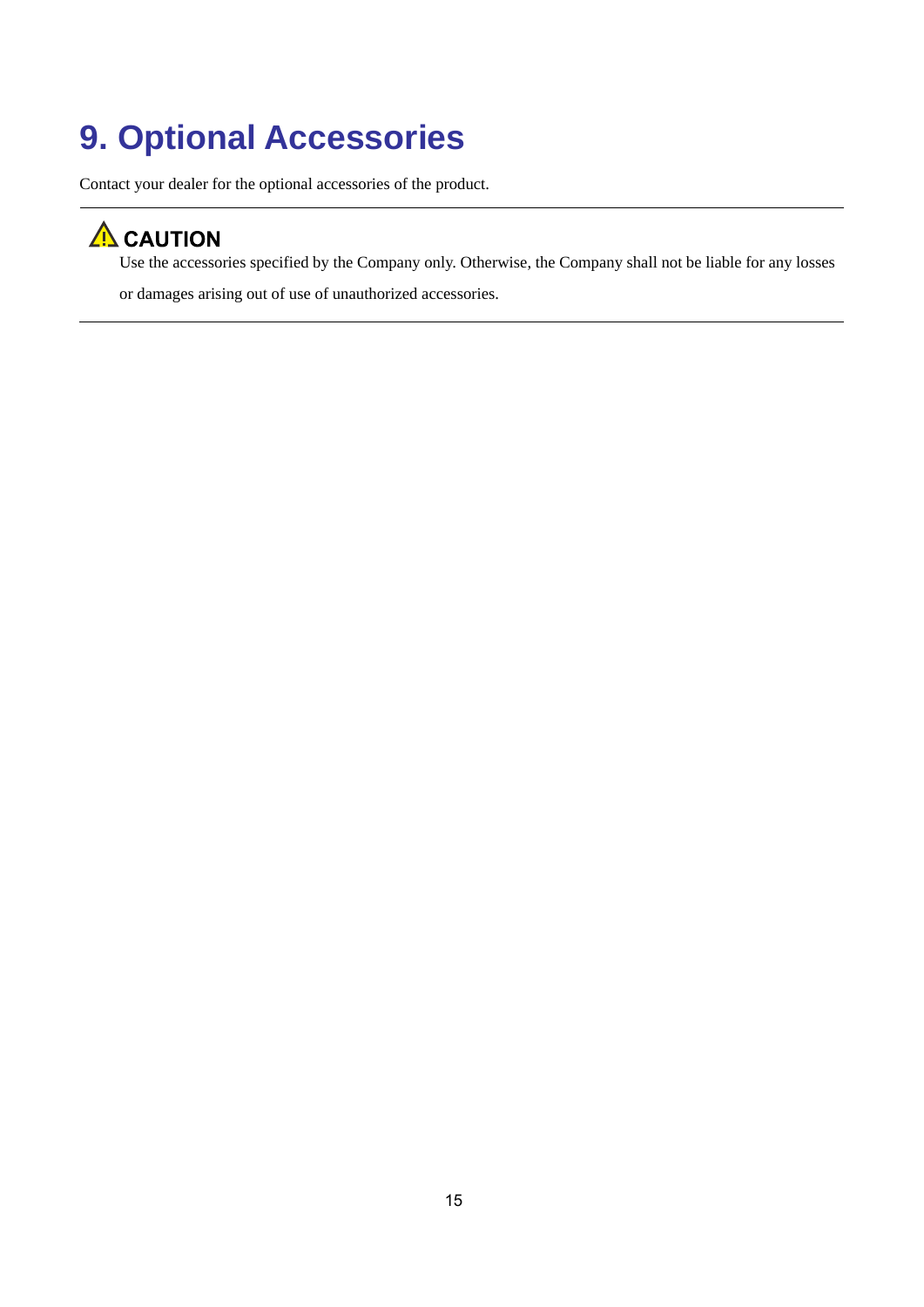### <span id="page-19-0"></span>**10. Abbreviations**

| Abbreviation | <b>Full Name</b>            |
|--------------|-----------------------------|
| LED          | <b>Light-emitting Diode</b> |
| PTT          | Push-to-Talk                |
| <b>SK</b>    | Side Key                    |